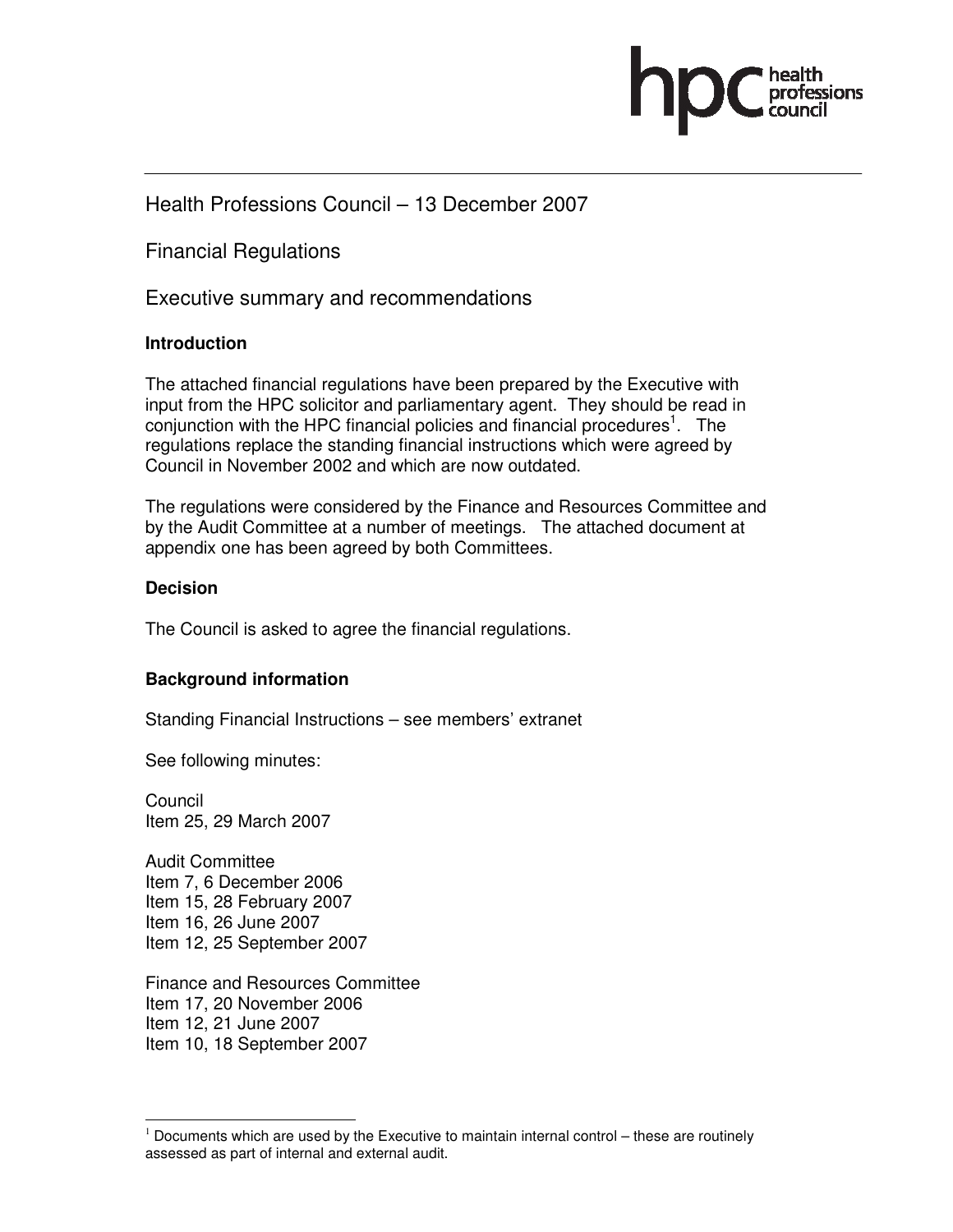## **Resource implications**

none

## **Financial implications**

none

## **Appendices**

Appendix 1

# **Date of paper**

3 December 2007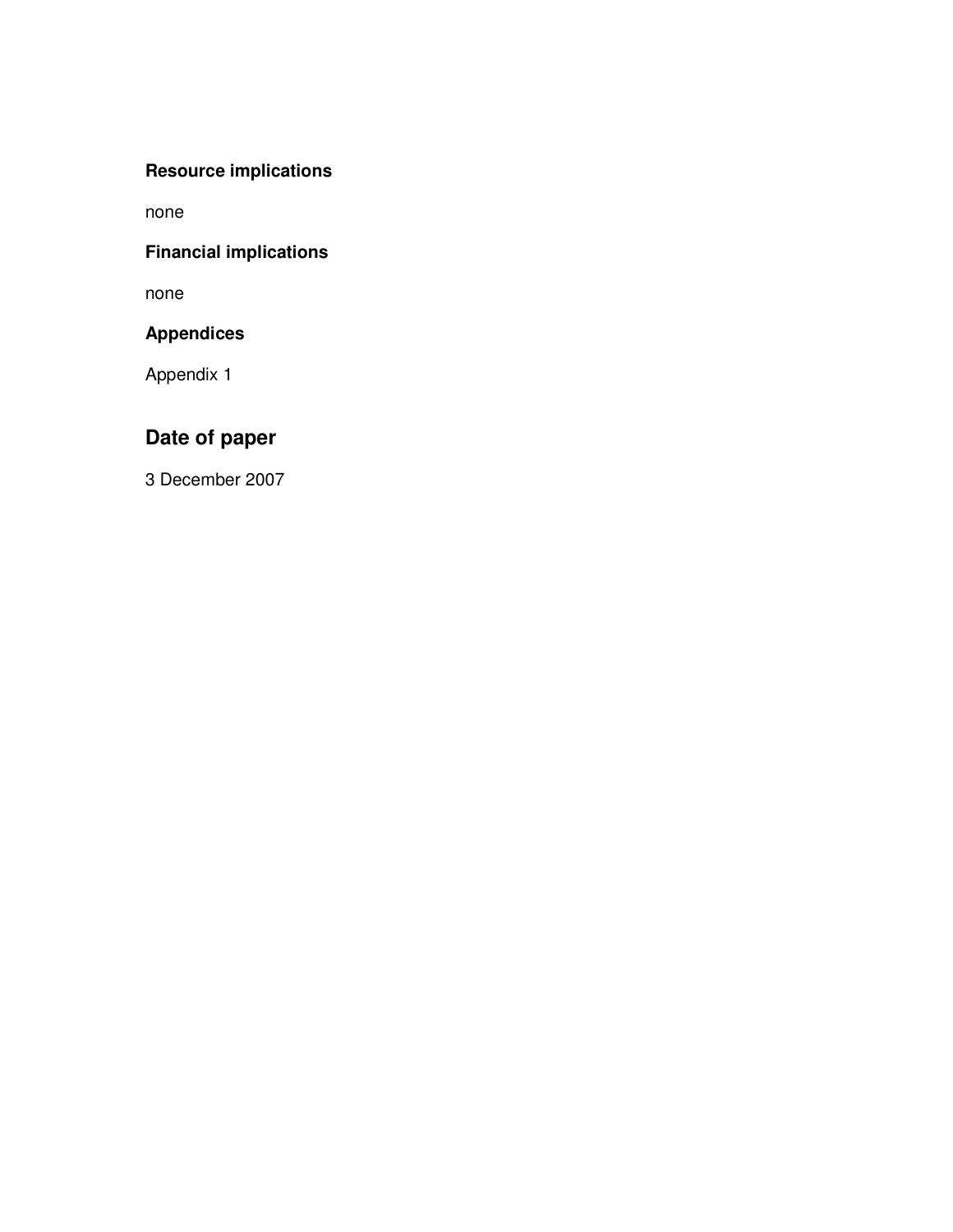# **APPENDIX ONE**

# **Health Professions Council**

# **Financial Regulations**

### **Introduction**

- 1. These Regulations set out the principles governing the financial and accounting practices of the Health Professions Council (HPC). Their purpose is to ensure that HPC's finances are managed with probity, accuracy, economy, efficiency and effectiveness.
- 2. The Regulations have effect as if they were incorporated in the Standing Orders adopted by the Council and should be read in conjunction with the Council's Scheme of Delegation.
- 3. The Regulations are not intended to provide detailed procedural advice and the Chief Executive or Director of Finance should be consulted in respect of any matter which is not covered by the Regulations and which may have a material effect upon HPC's finances.
- 4. Where appropriate, the Regulations will be supplemented by detailed Financial Operating Procedures which have been approved by the Finance & Resources Committee.

### **Roles and responsibilities**

## **The Council**

- 5. The Council has the ultimate responsibility for the financial viability of HPC and for making arrangements for the proper administration of its finances. The Council exercises financial supervision and control by formulating the annual budget and the five year plan, requiring the submission and approval of budgets and defining and approving essential features of the financial control framework
- 6. Under the Health Professions Order 2001, the Council is specifically responsible for:

DD: None

Public RD: None

- A. setting fees;
- B. keeping accounts ;
- C. preparing and publishing the annual accounts; and

| Date       |                | Ver. Dept/Cmte DocType Title |     |                                           | Status | Int. Aud. |
|------------|----------------|------------------------------|-----|-------------------------------------------|--------|-----------|
| 2007-07-06 | $\overline{a}$ | <b>F&amp;R</b>               | PPR | Paper Financial Regulations update  Draft |        | Public    |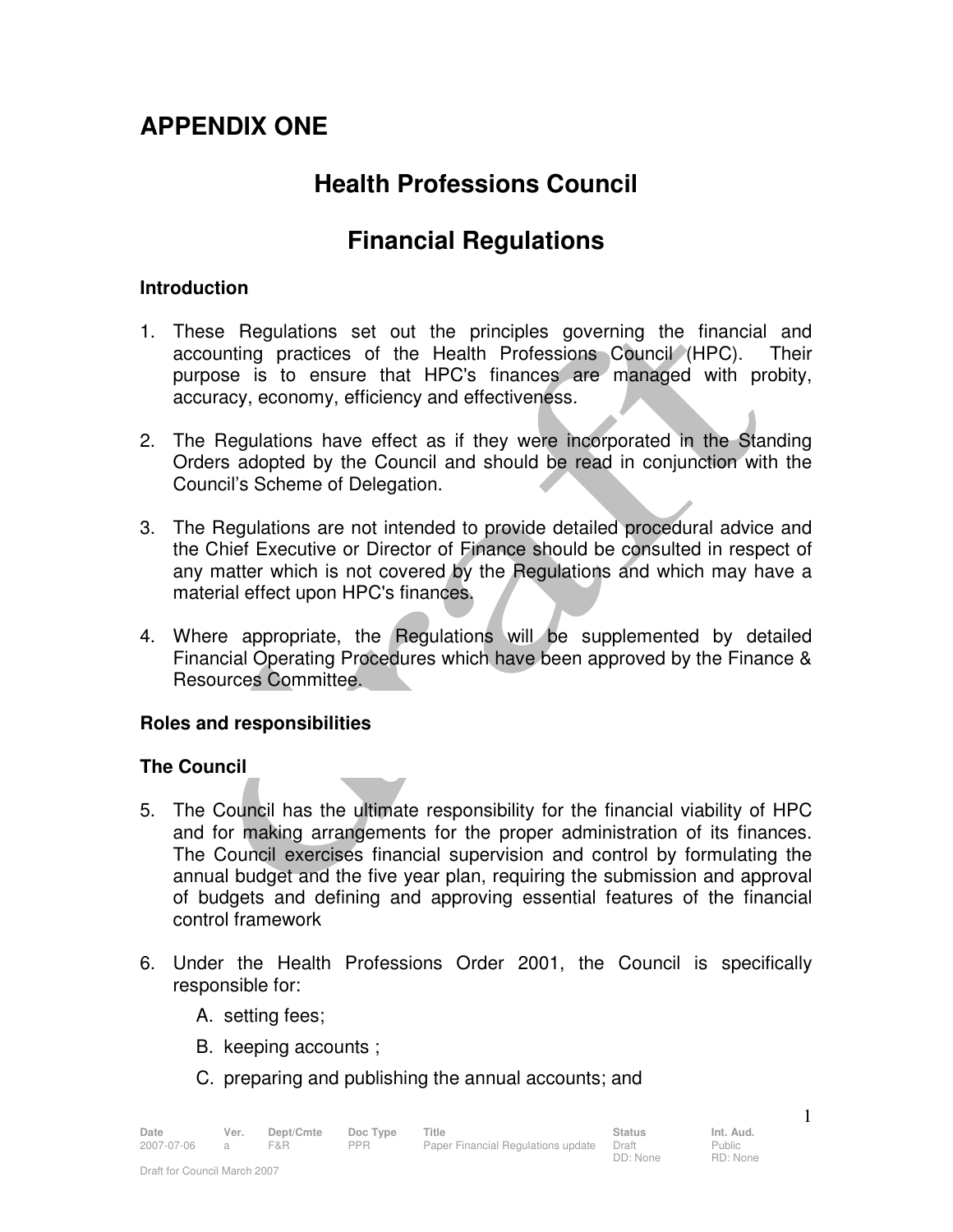- D. appointing auditors.
- 7. To assist it in the discharge of its financial responsibilities, the Council has established two committees:
	- A. the Finance and Resources Committee which oversees the efficient and effective use of HPC resources; and
	- B. the Audit Committee which oversees HPC's audit and other risk management arrangements.

 $\Delta \omega$ 

## **Chief Executive**

- 8. The Chief Executive has overall executive responsibility to the Council and as such is responsible for:
	- A. the organisation and management of HPC's functions and leadership and management of all employees;
	- B. ensuring that budgets and resources are managed within the estimates approved by the Council; and
	- C. HPC's financial operations, including the system of internal control.
- 9. As accountable officer, the Chief Executive is responsible for ensuring that HPC performs its statutory functions within the available financial resources. The Chief Executive has been appointed by the Privy Council as the Accounting Officer for the Health Professions Council. As Accounting Officer, the Chief Executive is responsible for the execution of the Council's obligations under Article 46 of the Health Professions Order 2001 as set out in paragraph 6 B - D above.

## **Director of Finance**

- 10. The Director of Finance is responsible for the administration of the financial affairs of HPC, in particular, by:
	- A. implementing the Council's financial policies;
	- B. maintaining effective system of internal financial control, including ensuring that detailed procedures incorporate the principles of separation of duties and appropriate internal checks, keeping the Financial Regulations under review and reporting to the Chief Executive on any matters that require change or update;
	- C. ensuring that records are maintained which explain HPC's transactions and disclose, with reasonable accuracy, the financial position of HPC at any time;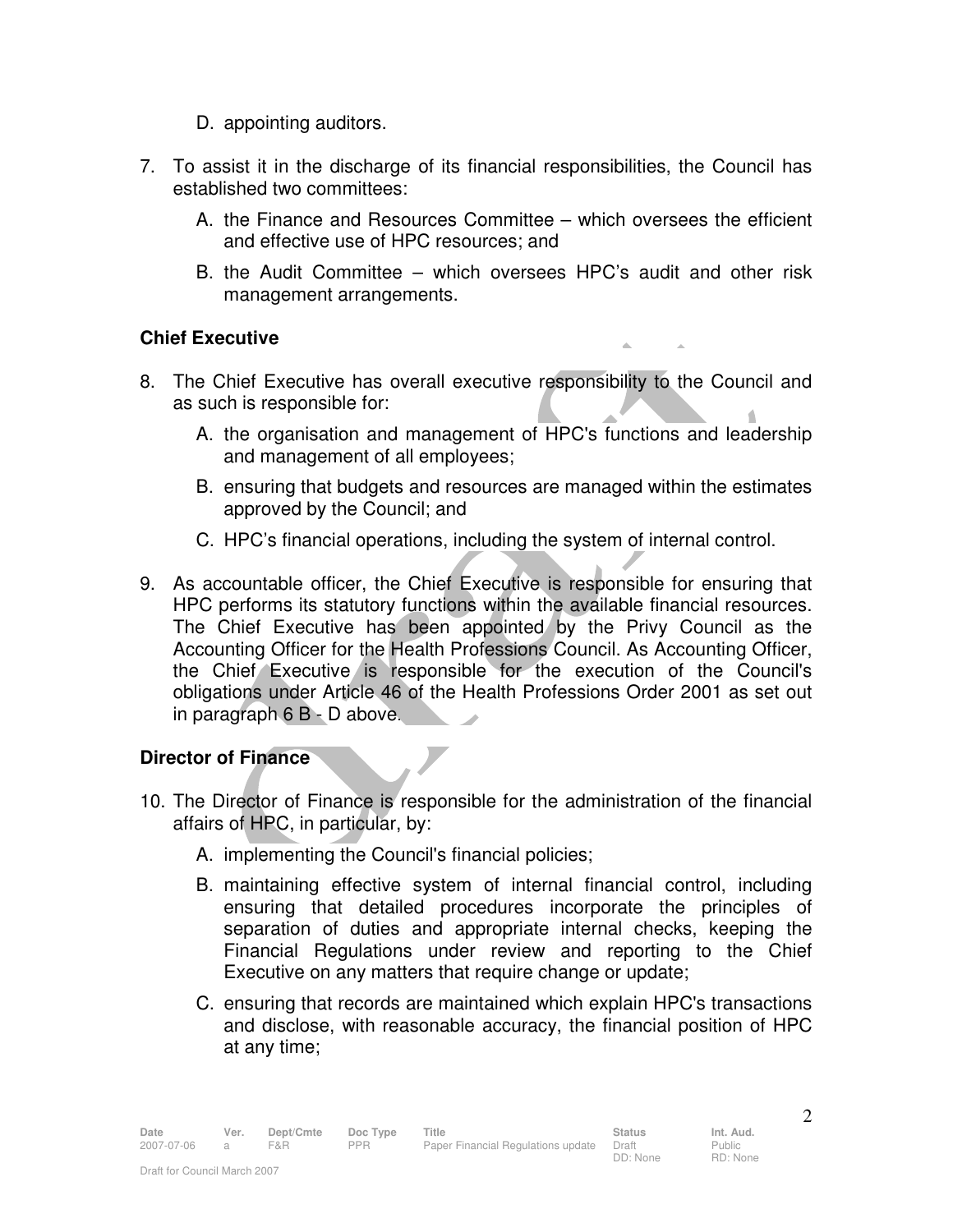- D. providing financial advice to the Council, its committees and employees;
- E. preparing such accounts and reports as HPC may require for the purpose of carrying out its statutory functions;
- F. ensuring that good financial practice is adopted by HPC, in accordance with accepted professional standards and taking account of advice received from the internal and external auditors; and
- G. preparing Financial Operating Procedures to supplement these Regulations.

## **Budgets and Financial Planning**

### **Financial Planning**

- 11. The Chief Executive will each year produce a draft annual budget for submission to the Council including:
	- A. a statement of the Council's priorities and objectives for the year;
	- B. the planned use of resources to reflect those priorities and achieve those objectives;
	- C. the financial implications of the planned use of resources;
	- D. performance targets established by the Council.

## **Annual Budget**

- 12. Resources are allocated annually by the Council on the recommendation of the Finance & Resources Committee. Directors and Managers are responsible for the efficient and effective use of the resources allocated to them.
- 13. The Chief Executive is responsible for preparing an annual budget and capital programme each year for consideration by the Finance & Resources Committee before submission to the Council for approval.
- 14. The Chief Executive must ensure that detailed budgets are prepared in order to support the resource allocation process and that these are communicated to Directors and Managers as soon as possible following their approval by the Council. Chief Executive agrees and monitors the budget with budgetholders.
- 15. The Chief Executive is responsible for the day to day management and control of the annual budget and capital programme and: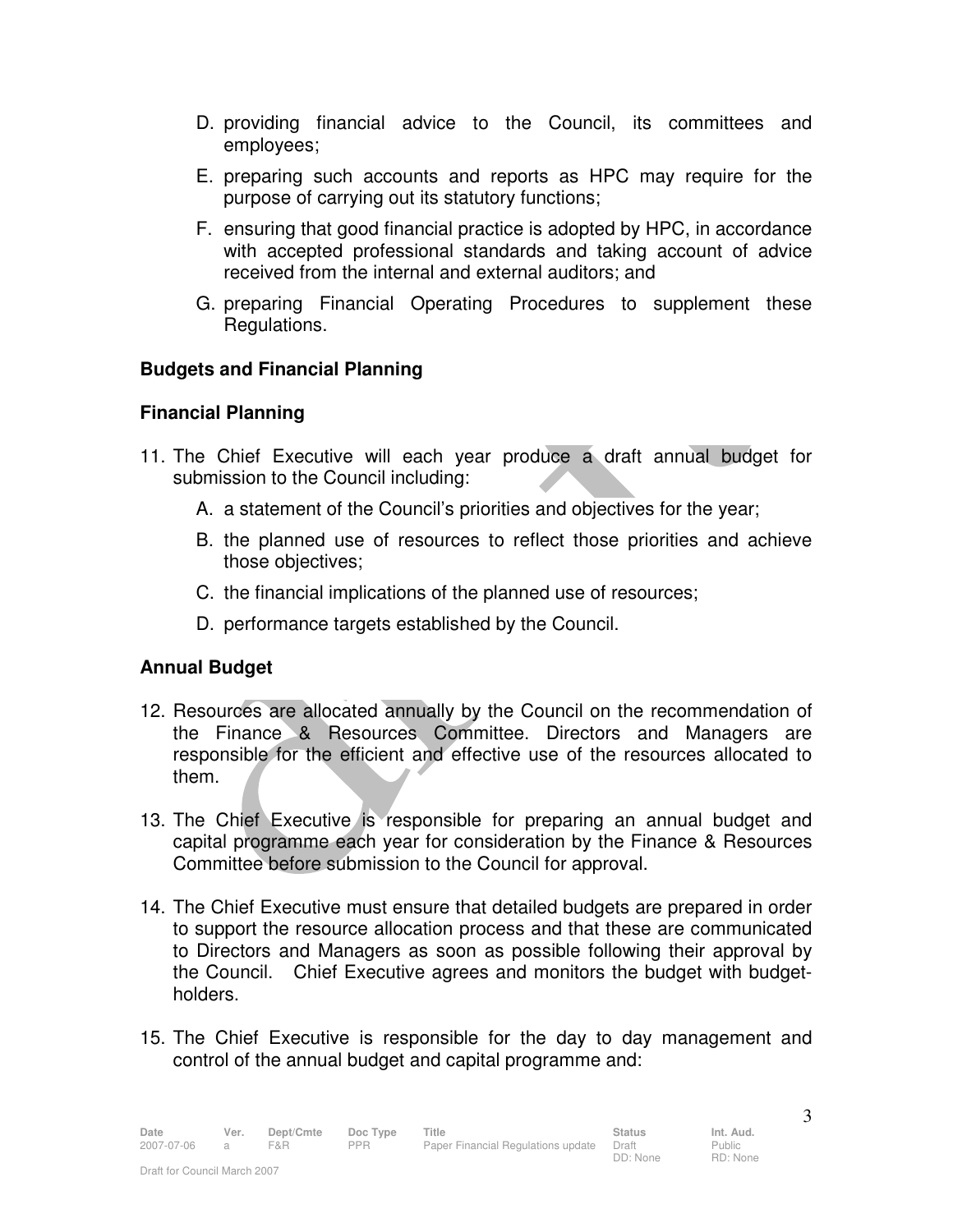- A. has delegated authority to authorise revenue spending on items not exceeding £25,000 each;
- B. has delegated authority to authorise spending on items in the capital programme not exceeding £50,000 each;
- C. may, with the approval of the Finance & Resources Committee, incur expenditure on items which exceed those limits but which do not exceed £100,000 each; and
- D. notwithstanding paragraphs A to C, has delegated authority to authorise all payroll transactions.

## **Budgetary Control**

- 16. The control of expenditure within an agreed budget is the responsibility of the Director or Manager who holds that budget (Budget Holder) who must ensure that effective day to day monitoring is undertaken. A Budget Holder may delegate authority to utilise resources within their budget, but may not delegate responsibility for the management of resources within that budget. Each Budget Holder is responsible for the expenditure appropriate to their budget and will be assisted in this duty by management information provided by the Director of Finance.
- 17. Budget Holders must report significant deviations from agreed budgetary levels of expenditure to the Chief Executive or Director of Finance as soon as they become apparent and ensure that any necessary action is taken promptly.

## **Accounts**

- 18. HPC's annual accounts shall be prepared under the direction of the Director of Finance and be consistent with any relevant statutory requirements and in compliance with accepted accounting practice.
- 19. The annual accounts shall be presented to the Finance and Resources Committee, the Audit Committee, and subsequently the Council, for approval.

## **Financial Systems and Procedures**

- 20. The Director of Finance shall establish procedures for the secure receipt and payment of all HPC monies.
- 21. HPC's accounting systems should provide for the allocation of expenditure incurred and income received in a manner which facilitates the preparation of

Date Ver. Dept/Cmte Doc<sup>Type</sup> Title **Status** Status Int. Aud. 2007-07-06 a F&R PPR Paper Financial Regulations update Draft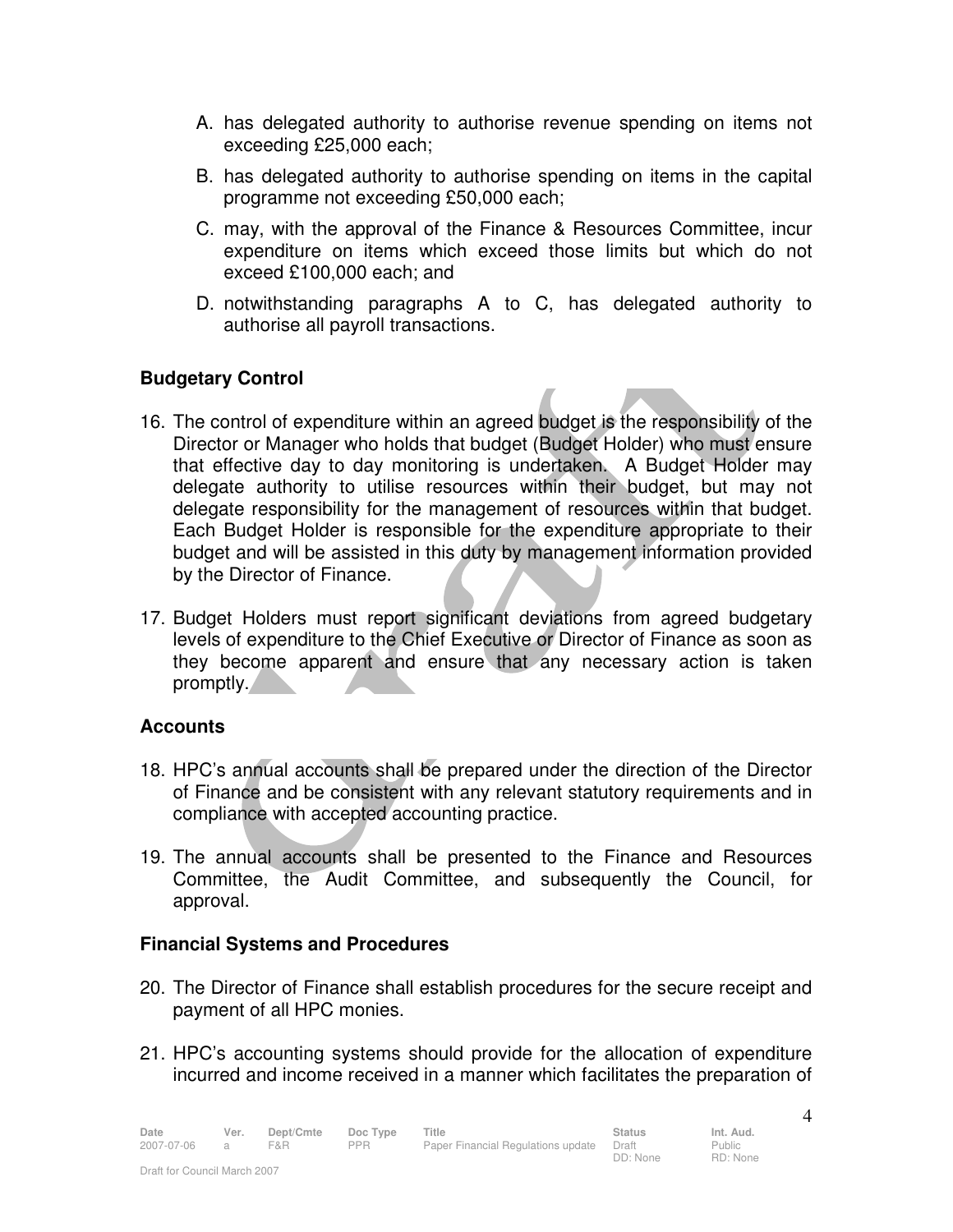statutory and other accounts, with all items of income and expenditure being allocated to relevant cost centres whenever possible.

- 22. The Director of Finance will be responsible for the day to day operation and control of the systems and procedures required to:
	- A. order goods and services;
	- B. pay creditors, allowances and expenses;
	- C. collect and bank all income due to HPC;
	- D. provide, safeguard and subsequently dispose of HPC assets; and
	- E. account for taxes and make necessary payments to the appropriate authorities
- 23. The Finance Director, working in conjunction with the Human Resources Director, shall be responsible for the day to day operation and control of the systems and procedures required to pay salaries, wages and pensions.

## **Banking**

- 24. The Council is responsible for the appointment of HPC's Bankers.
- 25. All bank accounts which contain HPC funds (HPC Accounts) shall be operated in the name of the Health Professions Council and in no circumstances shall HPC funds be held in an account operated in the name of an individual or with other than HPC's appointed bankers.
- 26. The consent of the Council is required before any person opens or maintains any account which contains monies which do not form part of HPC funds and the title of which includes any reference to the Health Professions Council.
- 27. All cheques and other documents authorising payment from HPC Accounts require two authorised signatories. The President, Chief Executive and Director of Finance shall be authorised signatories. The Finance and Resources Committee, on the recommendation of the Chief Executive, may appoint other signatories for all or specified HPC Accounts and may at any time revoke the authorisation of any such signatory.
- 28. Transfers of funds between HPC Accounts may be undertaken by electronic banking methods without authorising signatures. The Chief Executive shall designate the persons authorised to perform such transactions.
- 29. Every HPC Account shall be reconciled at least once every month.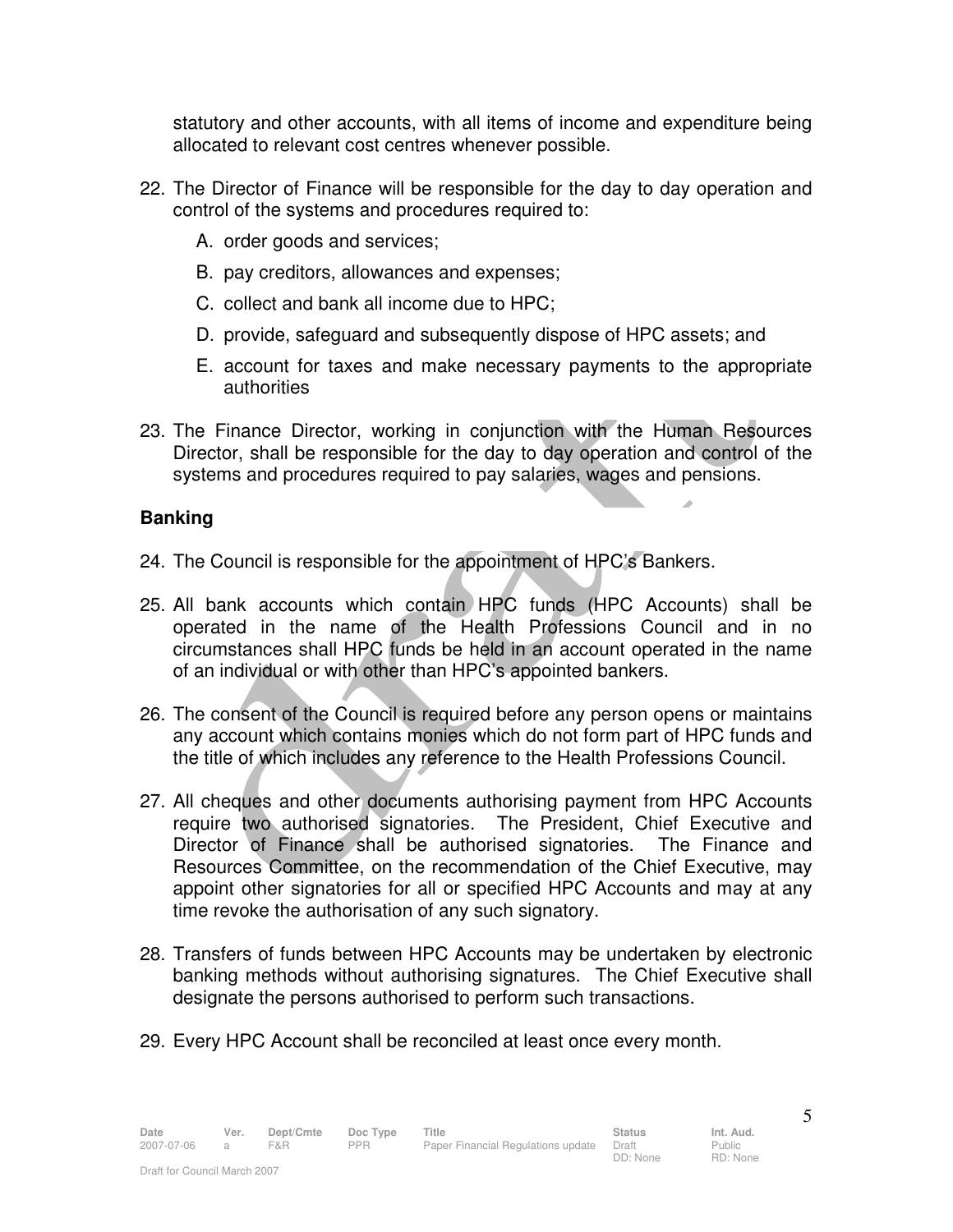30. The Director of Finance is authorised to invest surplus funds, in a manner which manages cash resources effectively and provides security of HPC's capital, by means of deposit accounts or any other method of investment authorised by the Finance and Resources Committee.

### **Borrowing Arrangements**

31. The approval of the Council is required before HPC enters into any borrowing arrangements.

#### **Income**

- 32. The Director of Finance shall establish procedures for the secure collection, custody, control and deposit of all monies due to HPC enabling HPC to receive all income to which it is entitled and ensuring that all monies due are collected promptly, including the proper and timely collection of debts.
- 33. All monies received on behalf of HPC shall be banked without delay in one of the HPC Accounts.
- 34. All agreements, invoices, receipts and other documents relating to income receivable by HPC shall be in the name of HPC.
- 35. Custody of all cash holdings must comply with the requirements of HPC's insurers.
- 36. No deductions may be made from, or personal or other cheques cashed out of, any cash collected or received on behalf of HPC.

#### **Debts**

- 37. The Chief Executive shall have all necessary powers of debt recovery including the taking of legal action.
- 38. Subject to Regulation 39, no individual debt of more than £5,000 shall be written off without the approval of the Finance & Resources Committee.
- 39. Where appropriate steps have been taken to recover monies due to HPC, the Chief Executive is authorised to write off debts which are considered to be irrecoverable up to an individual maximum amount of £5,000 except where the debt arises from theft or fraud.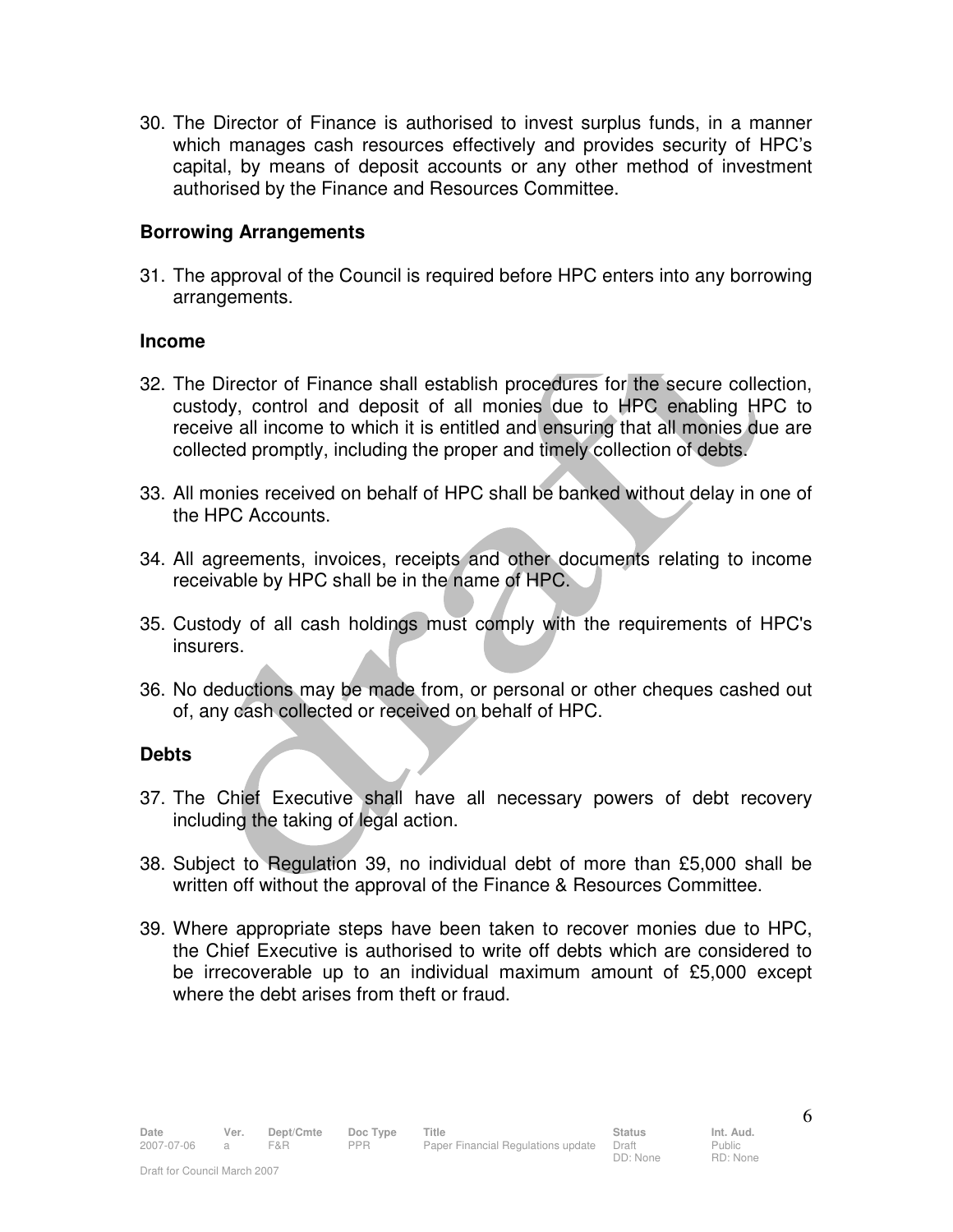## **Payments**

- 40. Invoices will only be paid for amounts authorised by an appropriate Budget Holder.
- 41. Payments shall only be made on invoices where the goods or services have been satisfactorily received. However, in circumstances where advance payment (partial or full) is required as a condition of contract and HPC is satisfied that it will ultimately receive the goods and services, then such payments may be made.
- 42. No credit card account shall be established or operated in the name or on behalf of the Council without the prior express consent of the Council.

## **Payment of Travel/ Subsistence & Other Allowances**

- 43 All payments for travel, subsistence or other allowances will be made in line with the expenses policy agreed from time to time by the Council.
- 44 Claims for payment shall be authorised in the following manner:
	- A. claims by employees shall be authorised by their line manager;
	- B. claims by Directors shall be authorised by the Chief Executive or three members of the Executive Management Team;
	- C. claims by the Chief Executive shall be authorised by the President and the Director of Finance;
	- D. claims by Council members shall be authorised by the Secretary to Council, Secretary to Committees or a relevant Budget Holder;.
	- E. claims by HPC partners shall be authorised by the relevant Budget Holder; and
	- F. claims by the President shall be authorised by the Chief Executive and the Director of Finance.

### **Contracts and Procurement**

- 45. HPC is the legal party for all contracts entered into for the purchase of goods and services, for the provision of works and for the purchase of assets, including land and buildings.
- 46. For contracts of an annual value greater than £30,000 (inclusive of VAT), written tenders shall be invited from at least three appropriate suppliers, except where fewer than three suppliers offer the goods or services in question, for example where they are only available from a monopoly provider.

Public RD: None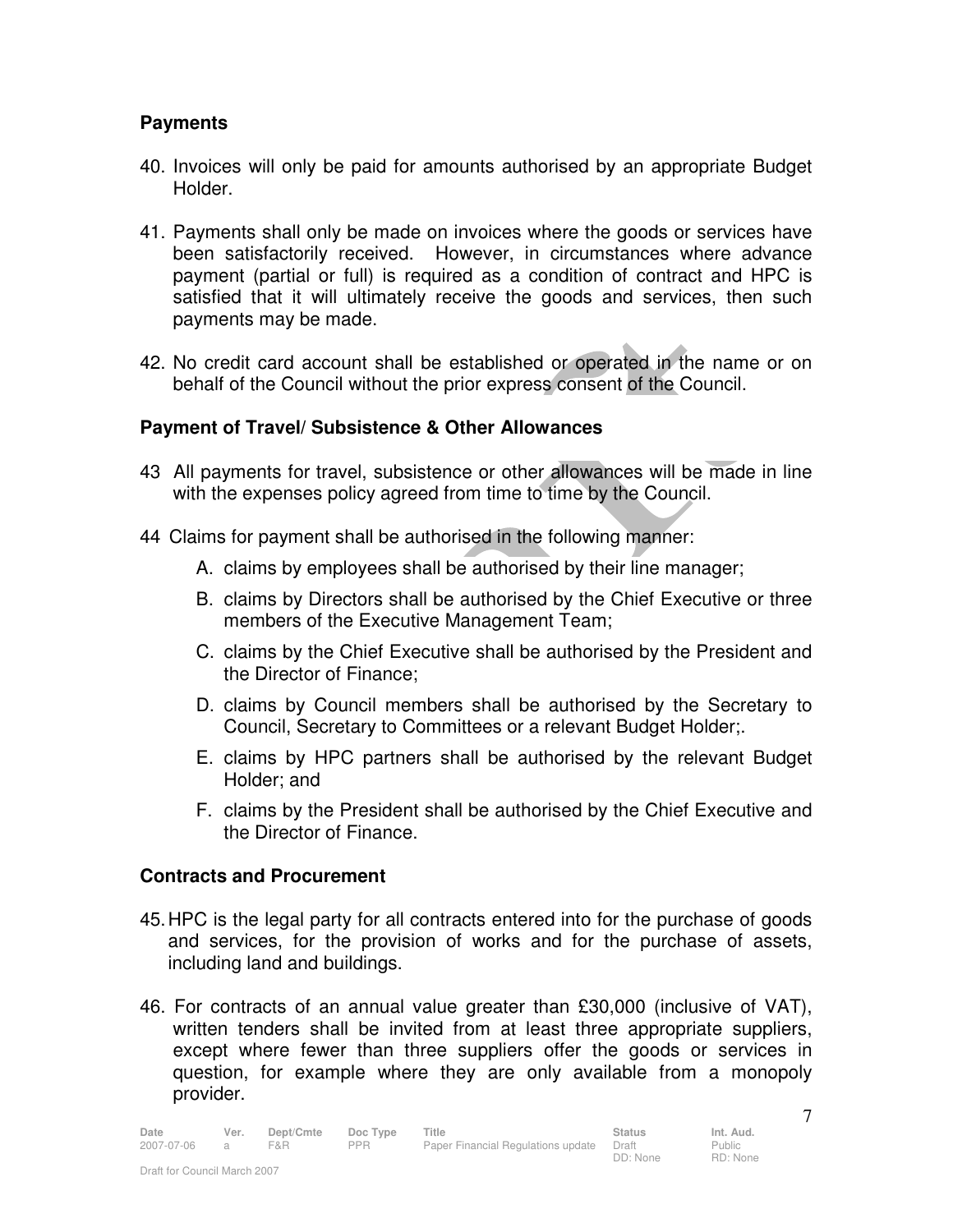47. Contracts and the process through which they are procured must be open and transparent with the successful contractor being chosen on the basis of a fair and competitive process. All tenders should be based on a written specification supplied by HPC for the services to be rendered or goods supplied.

### **Asset Management**

- 48. The purchase, lease, rent or disposal of land and buildings by HPC can only be undertaken with the approval of the Council.
- 49. The Director of Finance shall be responsible for:
	- G. maintaining a register of all HPC assets; and
	- H. the safe keeping of deeds, leases, agreements, financial instruments, loan agreements, share certificates and other securities.
- 50. The Chief Executive shall be responsible for ensuring that appropriate security arrangements exist to cover all HPC buildings, stores, furniture, equipment, cash, information and records.

### **Risk Management**

- 51. The Audit Committee is responsible for the development and oversight of HPC's risk register.
- 52. Insurance arrangements are a key element of risk management and the Chief Executive shall be responsible for arranging appropriate insurance in line with agreed policy.

## **Audit Arrangements**

- 53. The Council is responsible for the appointment of the internal and external auditors, acting on the recommendation of the Audit Committee. The same person or firm shall not be appointed to both positions.
- 54. The main purpose of the internal audit is to provide the Council with independent and objective assurances on the adequacy of HPC's financial control, operating control and risk management systems.
- 55. The external auditor's responsibilities include reporting on whether HPC's accounts fairly present its financial position. As part of that responsibility the external auditor will need to review the effectiveness of the financial control in the organisation.